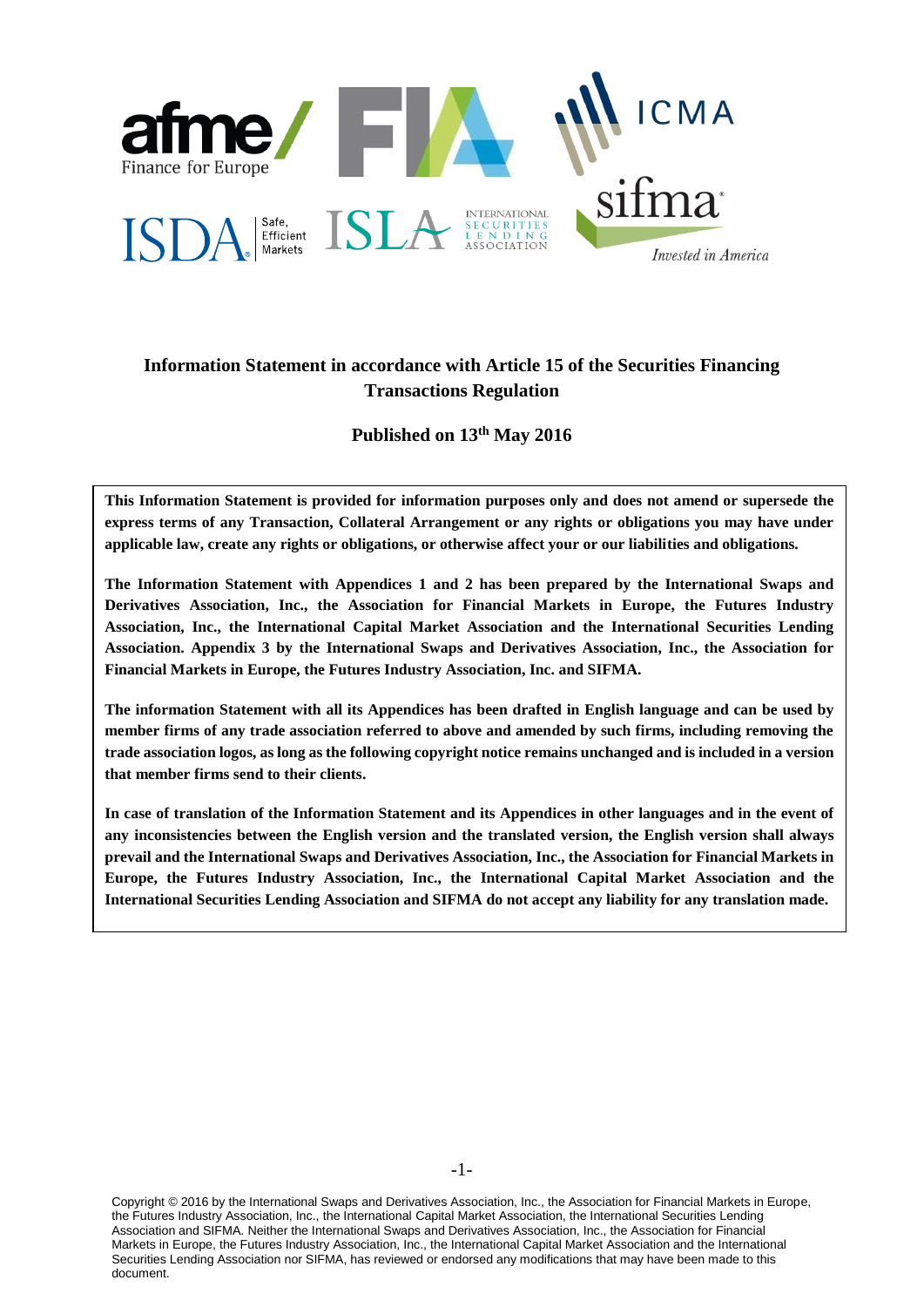### **1. Introduction**

You have received this Information Statement because you have entered into or may hereafter enter into one or more title transfer collateral arrangements or security collateral arrangements containing a right of use (together, "**Collateral Arrangements**") with us.

This Information Statement has been prepared to comply with Article 15 of the Securities Financing Transactions Regulation by informing you of the general risks and consequences that may be involved in consenting to a right of use of collateral provided under a security collateral arrangement or of concluding a title transfer collateral arrangement ("**Re-use Risks and Consequences**"). The information required to be provided to you pursuant to Article 15 of the Securities Financing Transactions Regulation relates only to Re-use Risks and Consequences, and so this Information Statement does not address any other risks or consequences that may arise as a result of your particular circumstances or as a result of the terms of particular Transactions. 1

This Information Statement is not intended to be, and should not be relied upon as, legal, financial, tax, accounting or other advice. Unless otherwise expressly agreed in writing, we are not providing you with any such legal, financial, tax, accounting or other advice and you should consult your own advisors for advice on consenting to a right of use of collateral provided under a security collateral arrangement or on concluding a title transfer collateral arrangement, including the impact on your business and the requirements of, and results of, entering into any Transaction.

Appendix 2 sets out an indicative (but not exhaustive) list of types of agreement that may constitute Collateral Arrangements.

Appendix 3 sets out alternative disclosures that are applicable if we are (1) a U.S. broker-dealer or futures commission merchant or (2) a U.S. bank or U.S. branch or agency office of a non-U.S. bank.

In this Information Statement<sup>2</sup>:

1

<sup>&</sup>lt;sup>1</sup> Note: Firms that have given other disclosures in relation to Collateral Arrangements (e.g., under Art 39 EMIR) may wish to cross-refer to those disclosures here.

<sup>&</sup>lt;sup>2</sup> Note: Defined terms will need to be modified where the disclosure statement is included as an annex to an agreement.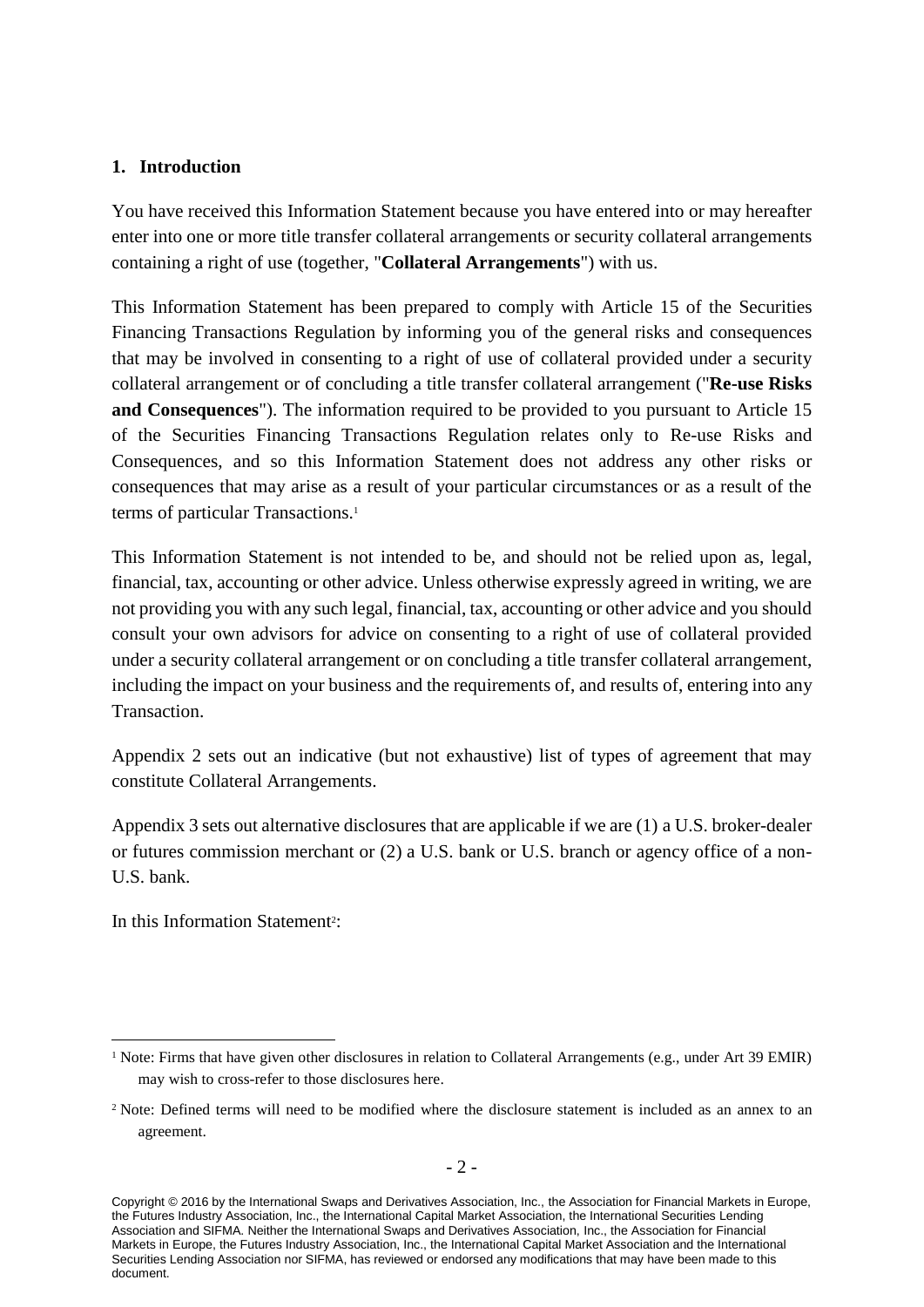- "we", "our", "ours" and "us" refer to the provider of this Information Statement that may conduct Transactions with you (or, where we are acting on behalf of another person, including where that person is an affiliate, that person);
- "you", "your" and "yours" refer to each of the persons to which this Information Statement is delivered or addressed in connection with entering into, continuing, executing or agreeing upon the terms of Transactions with us (or, where you are acting on behalf of other persons, each of those persons);
- "right of use" means any right we have to use, in our own name and on our own account or the account of another counterparty, financial instruments received by us by way of collateral under a security collateral arrangement between you and us;
- "Securities Financing Transactions Regulation" means Regulation (EU) 2015/2365 of the European Parliament and of the Council of 25 November 2015 on transparency of securities financing transactions and of reuse and amending Regulation (EU) No 648/2012 (as amended from time to time);
- "Transaction" means a transaction entered into, executed or agreed between you and us under which you agree to provide financial instruments as collateral, either under a security collateral arrangement or under a title transfer collateral arrangement;
- "financial instruments", "security collateral arrangement" and "title transfer collateral arrangement" have the meaning given to those terms in the Securities Financing Transactions Regulation. These are set out in Appendix 1 for reference.

### **2. Re-use Risks and Consequences**

1

- a) Where you provide financial instruments to us under a title transfer collateral arrangement or if we exercise a right of use in relation to any financial instruments that you have provided to us by way of collateral under a security collateral arrangement containing a right of use, we draw your attention to the following Reuse Risks and Consequences: 3
	- i. your rights, including any proprietary rights that you may have had, in those financial instruments will be replaced by an unsecured contractual claim for

<sup>&</sup>lt;sup>3</sup> As noted above, Appendix 3 sets forth the risks and consequences that may arise in connection with re-use of financial instruments by a U.S. broker-dealer, U.S. futures commission merchant, or U.S. bank or U.S. branch or agency office of a non-U.S. bank.

Copyright © 2016 by the International Swaps and Derivatives Association, Inc., the Association for Financial Markets in Europe, the Futures Industry Association, Inc., the International Capital Market Association, the International Securities Lending Association and SIFMA. Neither the International Swaps and Derivatives Association, Inc., the Association for Financial Markets in Europe, the Futures Industry Association, Inc., the International Capital Market Association and the International Securities Lending Association nor SIFMA, has reviewed or endorsed any modifications that may have been made to this document.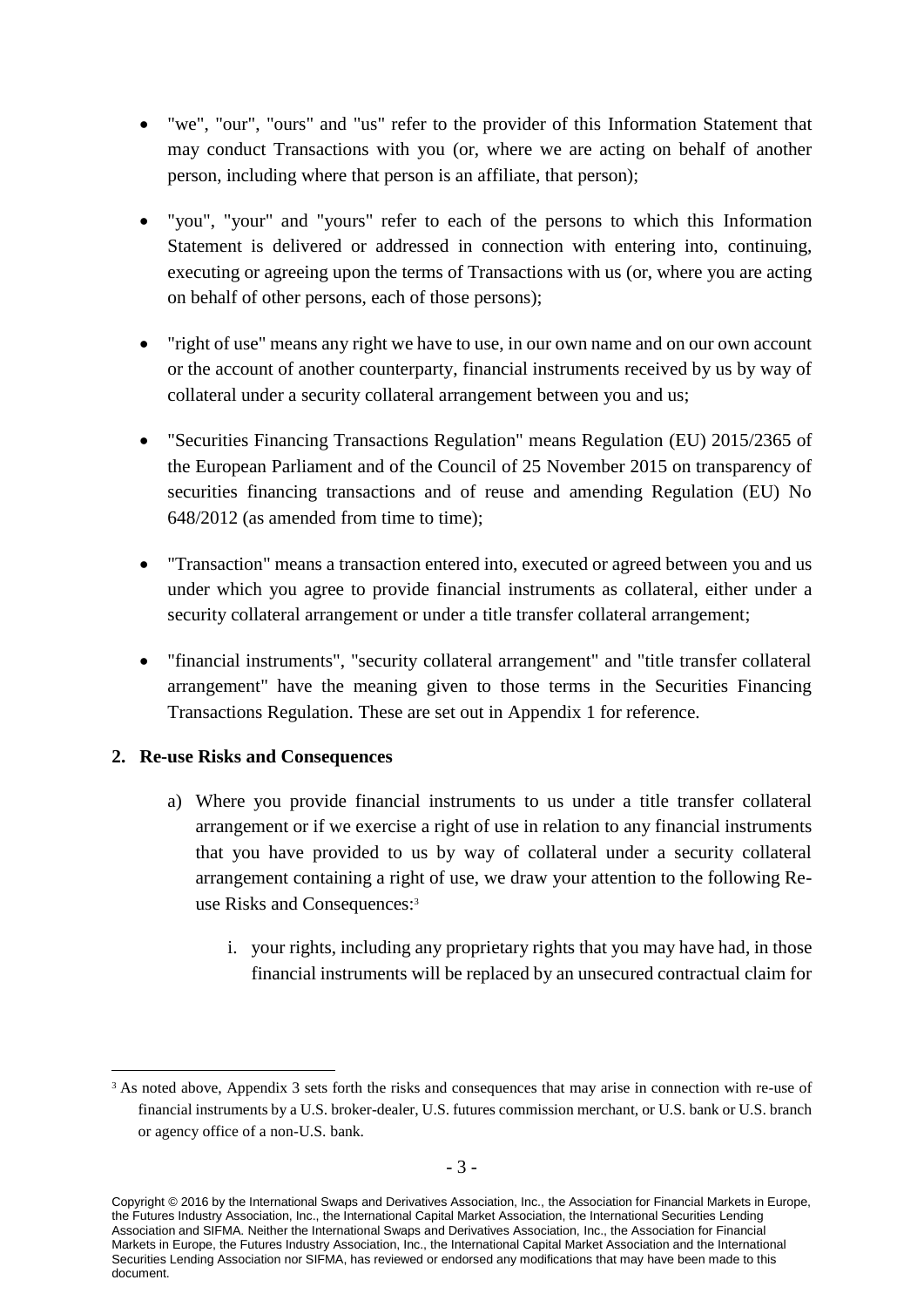delivery of equivalent financial instruments subject to the terms of the relevant Collateral Arrangement;

- ii. those financial instruments will not be held by us in accordance with client asset rules, and, if they had benefited from any client asset protection rights, those protection rights will not apply (for example, the financial instruments will not be segregated from our assets and will not be held subject to a trust);
- iii. in the event of our insolvency or default under the relevant agreement your claim against us for delivery of equivalent financial instruments will not be secured and will be subject to the terms of the relevant Collateral Arrangement and applicable law and, accordingly, you may not receive such equivalent financial instruments or recover the full value of the financial instruments (although your exposure may be reduced to the extent that you have liabilities to us which can be set off or netted against or discharged by reference to our obligation to deliver equivalent financial instruments to you);
- iv. in the event that a resolution authority exercises its powers under any relevant resolution regime in relation to us any rights you may have to take any action against us, such as to terminate our agreement, may be subject to a stay by the relevant resolution authority and:
	- a) your claim for delivery of equivalent financial instruments may be reduced (in part or in full) or converted into equity; or
	- b) a transfer of assets or liabilities may result in your claim on us, or our claim on you, being transferred to different entities

although you may be protected to the extent that the exercise of resolution powers is restricted by the availability of set-off or netting rights;

v. as a result of your ceasing to have a proprietary interest in those financial instruments you will not be entitled to exercise any voting, consent or similar rights attached to the financial instruments, and even if we have agreed to exercise voting, consent or similar rights attached to any equivalent financial instruments in accordance with your instructions or the relevant Collateral Arrangement entitles you to notify us that the equivalent financial instruments to be delivered by us to you should reflect your instructions with respect to the subject matter of such vote, consent or exercise of rights, in the event that we do not hold and are not able to readily obtain equivalent financial instruments, we may not be able to comply

Copyright © 2016 by the International Swaps and Derivatives Association, Inc., the Association for Financial Markets in Europe, the Futures Industry Association, Inc., the International Capital Market Association, the International Securities Lending Association and SIFMA. Neither the International Swaps and Derivatives Association, Inc., the Association for Financial Markets in Europe, the Futures Industry Association, Inc., the International Capital Market Association and the International Securities Lending Association nor SIFMA, has reviewed or endorsed any modifications that may have been made to this document.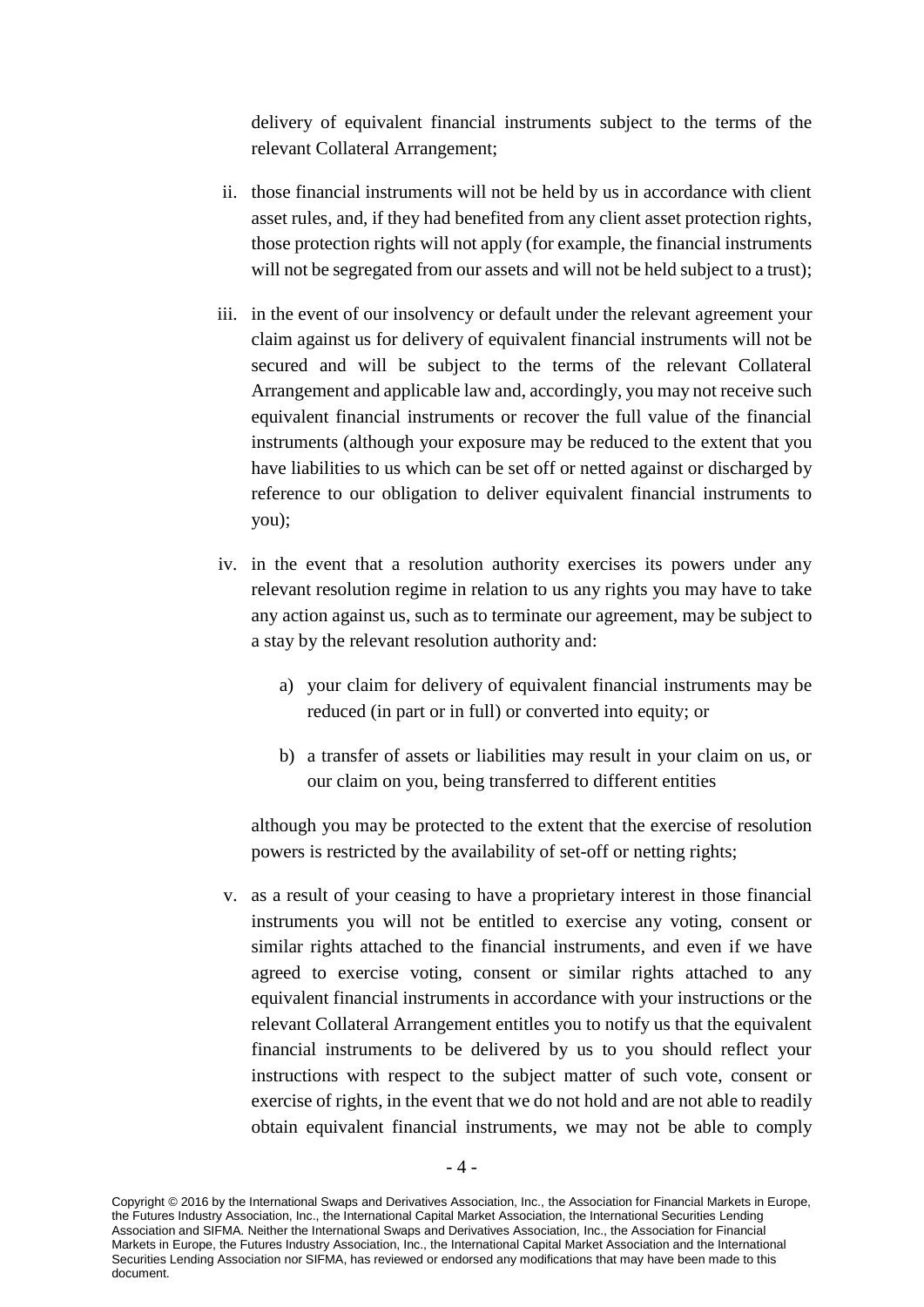(subject to any other solution that may have been agreed between the parties);

- vi. in the event that we are not able to readily obtain equivalent financial instruments to deliver to you at the time required: you may be unable to fulfil your settlement obligations under a hedging or other transaction you have entered into in relation to those financial instruments; a counterparty, exchange or other person may exercise a right to buy-in the relevant financial instruments; and you may be unable to exercise rights or take other action in relation to those financial instruments;
- vii. subject to any express agreement between you and us, we will have no obligation to inform you of any corporate events or actions in relation to those financial instruments;
- viii. you will not be entitled to receive any dividends, coupon or other payments, interests or rights (including securities or property accruing or offered at any time) payable in relation to those financial instruments, although the express written terms of the relevant Collateral Arrangement or Transaction may provide for you to receive or be credited with a payment by reference to such dividend, coupon or other payment (a "manufactured payment");
	- ix. the provision of title transfer collateral to us, our exercise of a right of use in respect of any financial collateral provided to us by you and the delivery by us to you of equivalent financial instruments may give rise to tax consequences that differ from the tax consequences that would have otherwise applied in relation to the holding by you or by us for your account of those financial instruments;
	- x. where you receive or are credited with a manufactured payment, your tax treatment may differ from your tax treatment in respect of the original dividend, coupon or other payment in relation to those financial instruments.
- b. Where we provide you with clearing services (whether directly as a clearing member or otherwise), we draw your attention to the following additional Re-use Risks and Consequences<sup>4</sup>:
	- i. if we are declared to be in default by an EU central counterparty ("**EU CCP**") the EU CCP will try to transfer ("**port**") your transactions and assets

<u>.</u>

<sup>4</sup> Note: Firms which have provided separate disclosure on these risks (e.g., under Article 39 EMIR) may wish to cross refer to that disclosure or indicate where that disclosure can be found.

Copyright © 2016 by the International Swaps and Derivatives Association, Inc., the Association for Financial Markets in Europe, the Futures Industry Association, Inc., the International Capital Market Association, the International Securities Lending Association and SIFMA. Neither the International Swaps and Derivatives Association, Inc., the Association for Financial Markets in Europe, the Futures Industry Association, Inc., the International Capital Market Association and the International Securities Lending Association nor SIFMA, has reviewed or endorsed any modifications that may have been made to this document.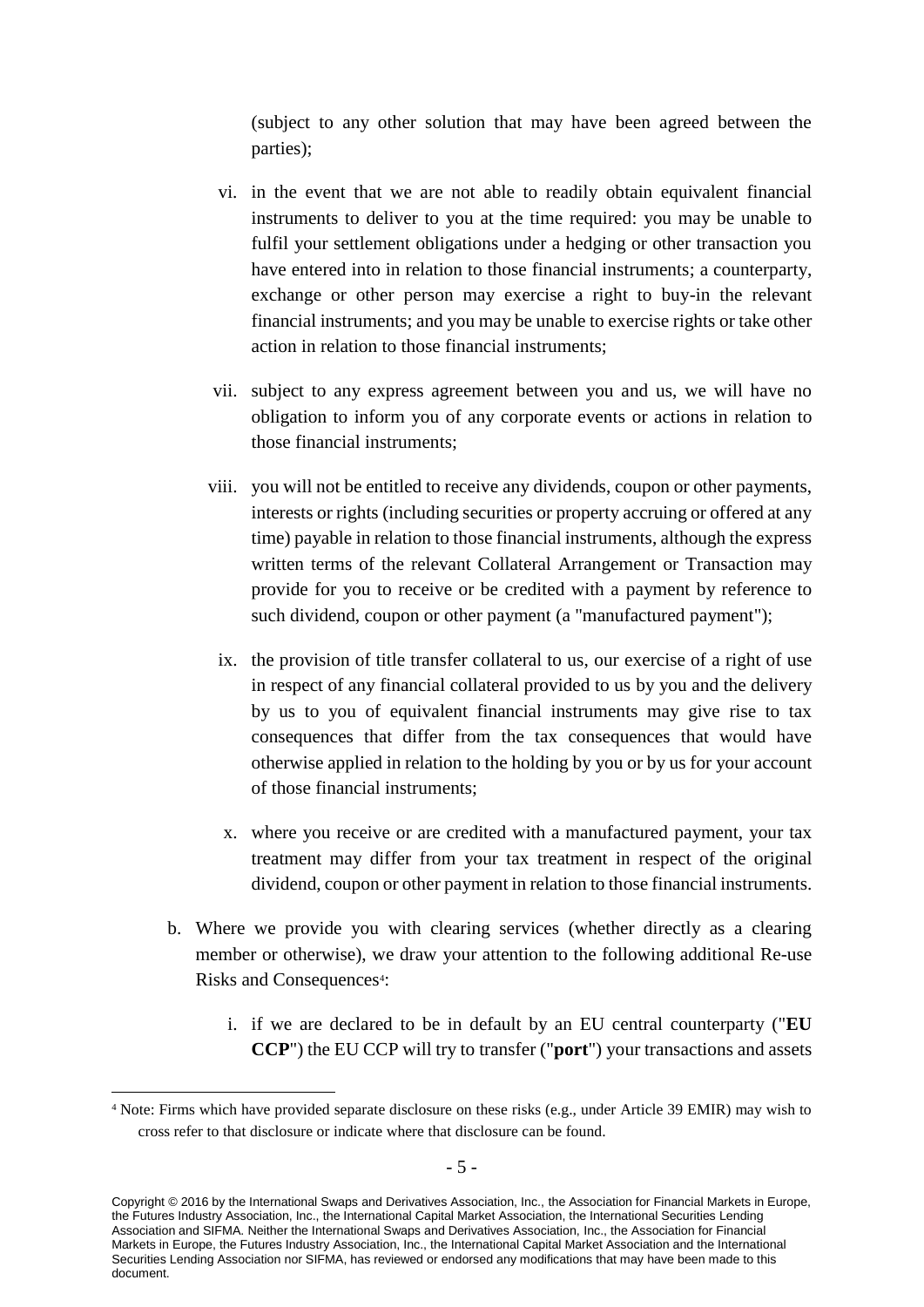to another clearing broker or, if this cannot be achieved, the EU CCP will terminate your transactions;

- ii. in the event that other parties in the clearing structure default (e.g., a central counterparty, a custodian, settlement agent or any clearing broker that we may instruct) you may not receive all of your assets back and your rights may differ depending on the law of the country in which the party is incorporated (which may not necessarily be English law) and the specific protections that that party has put in place;
- iii. in some cases a central counterparty may benefit from legislation which protects actions it may take under its default rules in relation to a defaulting clearing member (e.g., to port transactions and related assets) from being challenged under relevant insolvency law.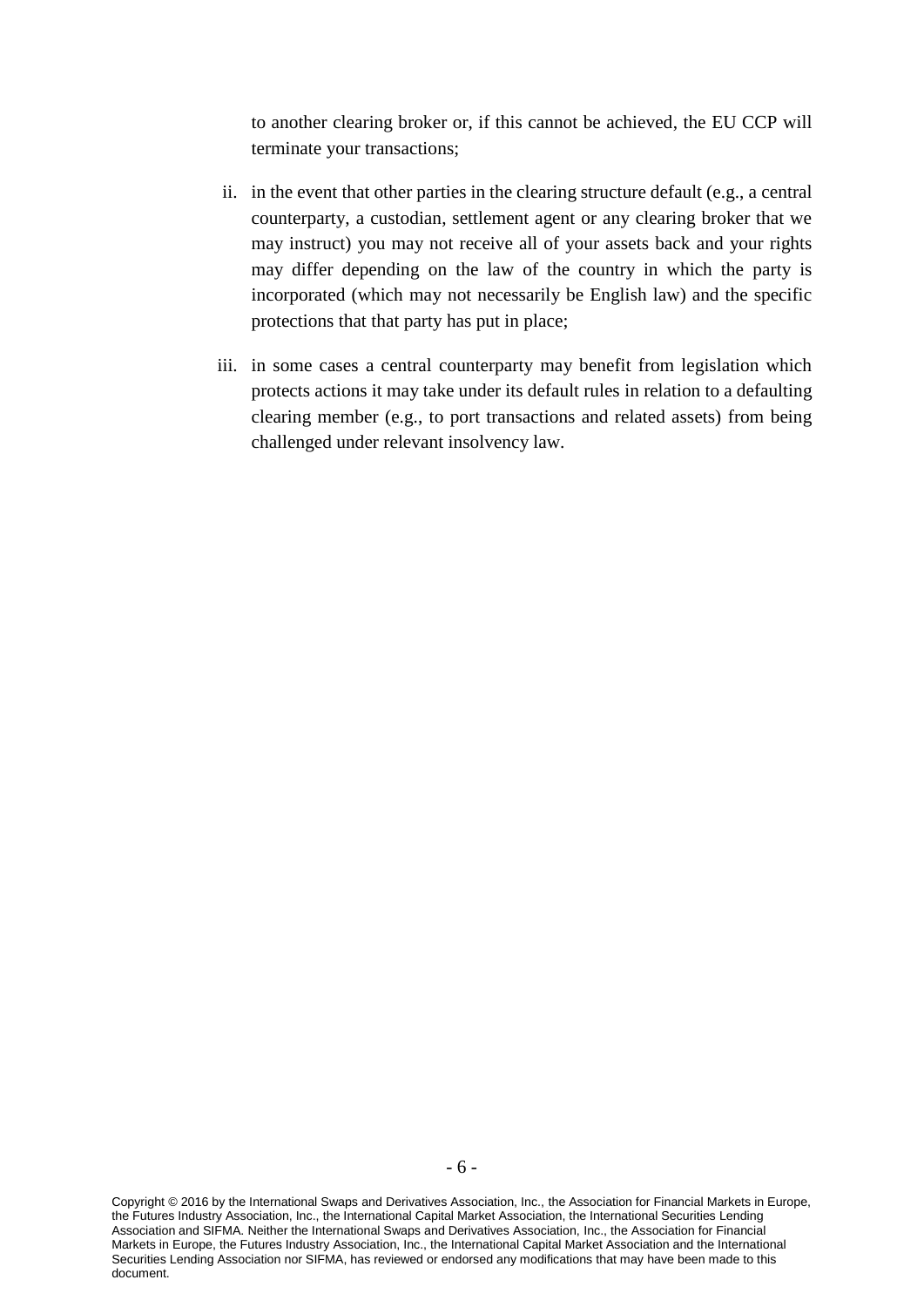## **Appendix 1**

Defined terms for the purposes of the Securities Financing Transactions Regulation:

"**financial instrument**" means the instruments set out in Section C of Annex I to Directive 2014/65/EU on markets in financial instruments, and includes without limitation:

- 1) Transferable securities;
- 2) Money-market instruments;
- 3) Units in collective investment undertakings.

"**title transfer collateral arrangement**" means an arrangement, including repurchase agreements, under which a collateral provider transfers full ownership of financial collateral to a collateral taker for the purpose of securing or otherwise covering the performance of relevant financial obligations.

"**security collateral arrangement**" means an arrangement under which a collateral provider provides financial collateral by way of security in favour of, or to, a collateral taker, and where the full ownership of the financial collateral remains with the collateral provider when the security right is established.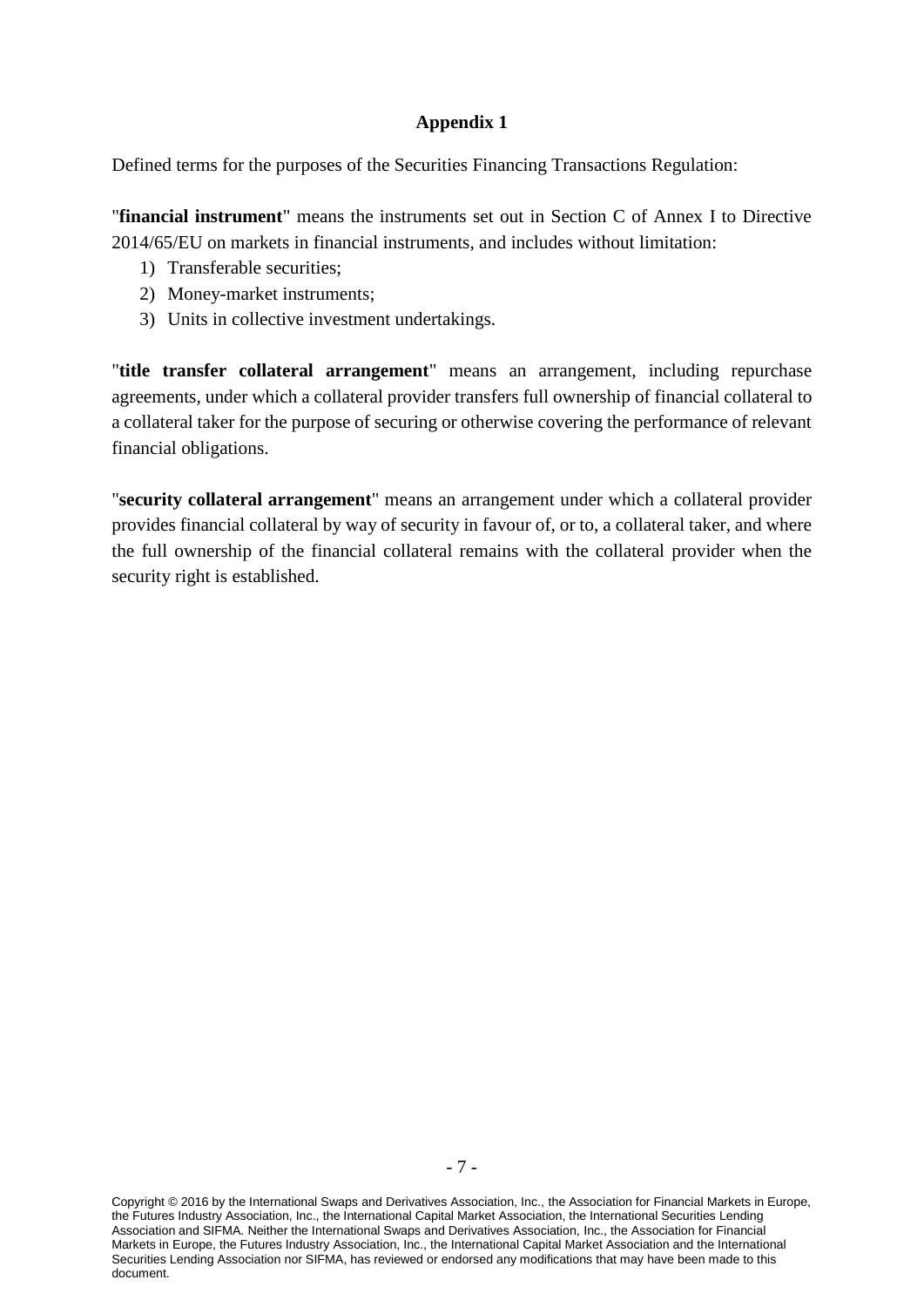# **Appendix 2**

We have set out below examples of the types of agreements to which this Information Statement applies. These examples are for illustrative purposes only and should not be relied upon as a legal determination of the characterisation of each agreement. The fact that an agreement is grouped with Title Transfer Collateral Agreements below does not preclude its characterisation as a Security Collateral Arrangement with a right of use and vice versa. Moreover, the characterization of an agreement may be different under U.S. and European law.

Title Transfer Collateral Arrangement

Such arrangements may include without limitation:

- Overseas Securities Lender's Agreement
- Global Master Securities Lending Agreement
- Global Master Repurchase Agreement
- SIFMA Master Repurchase Agreement
- An ISDA Master Agreement incorporating an English Law ISDA Credit Support Annex
- An ISDA/FIA Client Cleared OTC Derivatives Addendum which provides for title transfer collateral arrangements and in particular where entered into in connection with an English law governed ISDA Master Agreement which includes the English law CSA Collateral Terms as set out in Appendix 1 thereto, or when entered into in connection with a relevant FIA client clearing agreement
- Master Gilt Edged Stock Lending Agreement
- Master Equity and Fixed Interest Stock Lending Agreement
- Prime brokerage agreements which provide for title transfer collateral arrangements
- FIA client clearing agreements for exchange traded and other cleared derivatives which provide for title transfer collateral arrangements
- FIA Clearing Module which provides for title transfer collateral arrangements
- Any bespoke agreements granting security by way of transfer of title to the secured party

Security Collateral Arrangement containing a right of use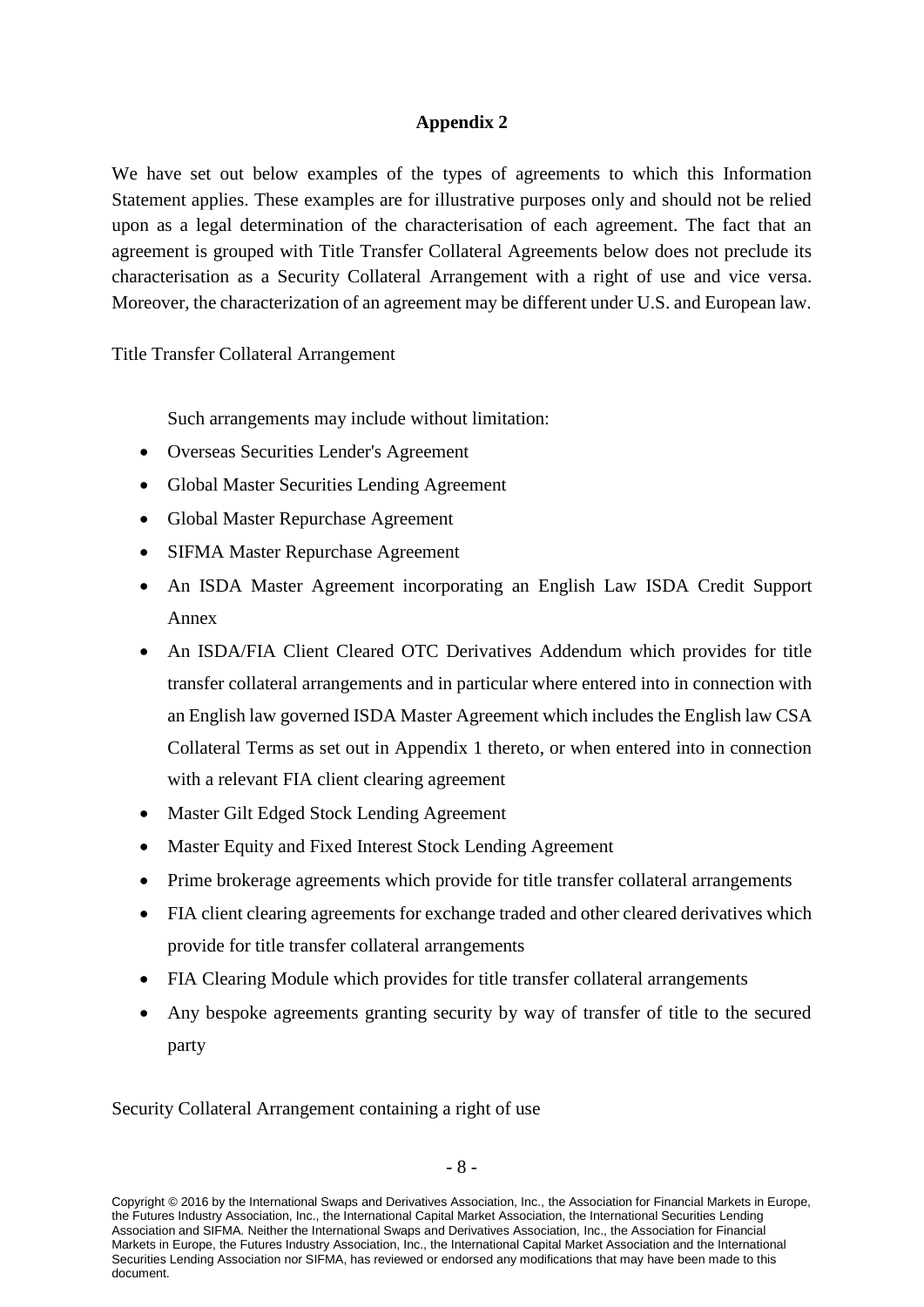Such arrangements may include without limitation:

- An ISDA Master Agreement incorporating a New York Law ISDA Credit Support Annex
- An ISDA/FIA Client Cleared OTC Derivatives Addendum which provides for security collateral arrangements and in particular where entered into in connection a New York law governed ISDA Master Agreement including the New York law CSA Collateral Terms as set out in Appendix 2 thereto, or when entered into in connection with a relevant FIA client clearing agreement
- An ISDA Master Agreement in respect of which an English Law ISDA Credit Support Deed incorporating a right of use is a credit support document
- Prime brokerage agreements which provide for the creation of security over financial instruments
- FIA client clearing agreements for exchange traded and other cleared derivatives which provide for a creation of security over financial instruments
- FIA Clearing Module which provides for a creation of security over financial instruments
- Security arrangements in relation to margin loan documentation and associated custody agreements
- SIFMA Master Securities Lending Agreement (this agreement is generally a security collateral arrangement with respect to collateral delivered to the lender; the borrower takes title to the borrowed securities)
- Any bespoke security agreements creating security in respect of financial instruments with rehypothecation rights or a right of use over the financial instruments in favour of the secured party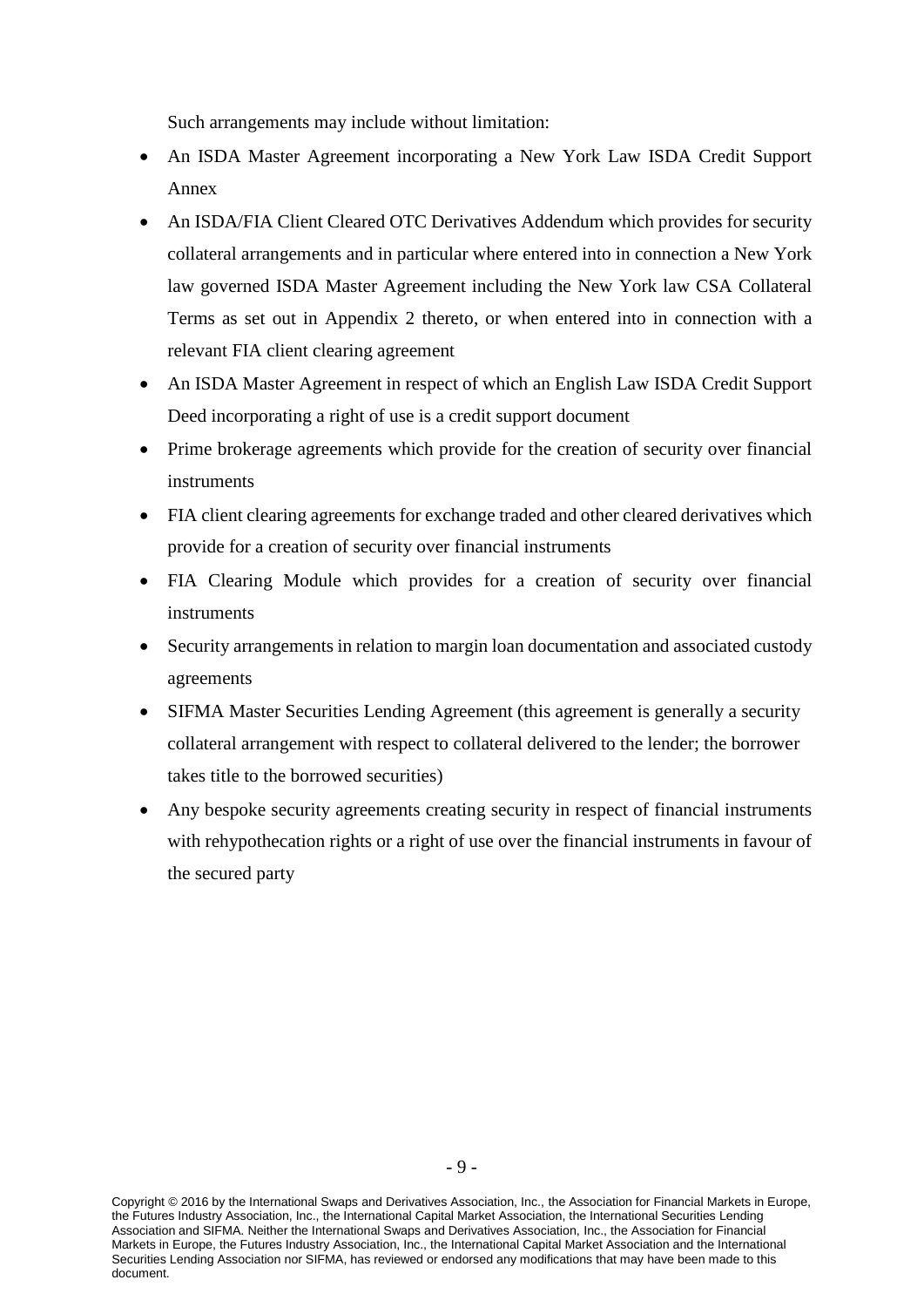#### **Appendix 3**

#### **U.S. BROKER-DEALER, U.S. FUTURES COMMISSION MERCHANT,**

#### **or U.S. BANK:**

This Appendix describes the Re-use Risks and Consequences that may arise under Collateral Arrangements with a bank chartered under U.S. federal or state law, a U.S. branch or agency office of a non-U.S. bank (any such bank, branch, or agency office, a "**U.S. banking organization**"), a U.S. entity that is registered as a broker-dealer with the U.S. Securities and Exchange Commission ("**broker-dealer**"), or a U.S. entity that is registered as a futures commission merchant with the Commodity Futures Trading Commission ("**FCM**"). A single U.S. entity can operate, and be regulated, as both a broker-dealer and an FCM, but it remains subject to separate regulatory requirements with respect to its separate activities.

U.S. law draws a distinction between financial instruments delivered to a broker-dealer or FCM and treated as customer assets ("**Customer Assets**"), financial instruments held by a U.S. banking organization in a trust or custodial capacity ("**Custodial Assets**"), and financial instruments delivered or pledged to a U.S. banking organization, broker-dealer, or FCM in a principal (non-customer) capacity ("**Non-Customer Assets**"). Customer Assets held by a broker-dealer or FCM are subject to mandatory segregation requirements under the rules of the SEC and CFTC, respectively, and special-purpose insolvency regimes under which segregated assets, *i.e.*, Customer Assets and cash required to be held in segregated accounts, are distributed to customers. Custodial Assets held by a U.S. banking organization are generally segregated on an account- or customer-specific basis, while in some circumstances broker-dealers and FCMs are permitted to segregate Customer Assets on an omnibus basis for all customers.

Financial instruments held in a securities account at a broker-dealer or delivered to an FCM as margin (or "performance bond") for a cleared derivative generally constitute Customer Assets. On the other hand, securities delivered to us under a repurchase or securities lending agreement generally do not constitute Customer Assets. If, with respect to Customer Assets received by us as a broker-dealer, you separately agree to lend financial instruments to us under a securities lending agreement, or agree to sell financial instruments to us under a repurchase agreement, then the financial instruments are removed from your account and are no longer eligible for customer protection. Any financial instruments delivered to us under such transactions are Non-Customer Assets. *If you are uncertain whether a financial instrument pledged or delivered to us is a Customer Asset, please obtain legal advice.*

With respect to Customer Assets received by us as an FCM in connection with your CFTCregulated transactions, we generally cannot use such Customer Assets other than to margin, guarantee or secure those transactions. That is, we may transfer such assets to segregated or secured accounts established by us with banks, clearing houses and clearing brokers, which acknowledge, via rules or written agreements, that such Customer Assets are the property of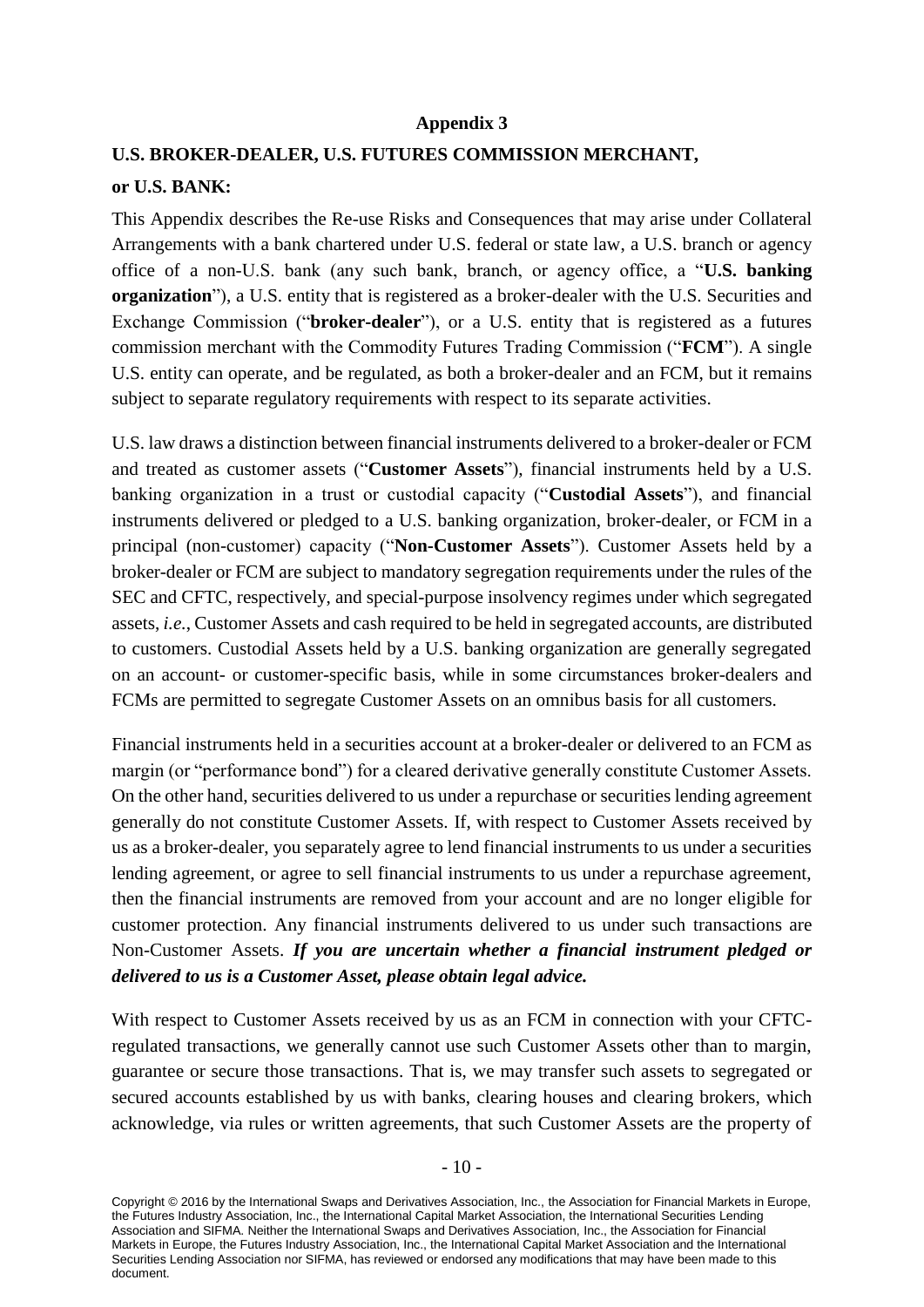the FCM's customers and can be utilized solely to margin, guarantee or secure customer transactions. In addition, an FCM may, pursuant to repurchase agreements, substitute such segregated Customer Assets, subject to very strict CFTC regulations, including the requirement that such substitution is made on a "delivery versus delivery" basis, and the market value of the substituted securities is at least equal to that of the Customer Assets being substituted. To the extent segregated assets were found to be insufficient to satisfy customer claims in full, customers would continue to have a claim against the proprietary assets of the FCM.

With respect to Customer Assets received by us as a broker-dealer in connection with your SEC-regulated transactions, we generally can use such Customer Assets only with your consent and subject to regulatory usage limits that are imposed both at the account level (by reference to the amount of your obligations to us) and across all customers (by reference to the amount of all customer obligations to us). The SEC requires that broker-dealers perform a daily valuation of Customer Assets (including related customer obligations) and maintain in segregation either Customer Assets or cash or other high-grade assets such that the value of segregated assets will at all times exceed the value of all Customer Assets net of customer obligations to the broker-dealer. Further, to the extent segregated assets were to be insufficient to satisfy customer claims in full, customers would continue to have a claim against the proprietary assets of the broker-dealer.

Notwithstanding point (b) of paragraph 2 of Article 15 of the Securities Financing Transactions Regulation, when we use your Customer Assets, they continue to be included on your account statement reflecting their status as Customer Assets, and we may not identify to you the financial instruments that we have used.

If we are a broker-dealer or FCM, our exercise of our right to use Customer Assets has no effect on the nature of your property interest in the financial instruments or on your rights as a customer in the event of our insolvency. The amount of your customer claim in a broker-dealer or FCM insolvency proceeding is a function of the value of assets held in your account and the amount of your obligations to us, if any. In a broker-dealer or FCM insolvency proceeding, all customers generally receive the same pro rata share of their claims based on Customer Assets (and customer cash), regardless of whether their financial instruments were subject to use or were used by the broker-dealer or FCM. (In the case of an FCM insolvency, customers are separated into several account classes based on product type, and recoveries may vary across account classes. Customers within the same account class receive the same pro rata share of all customer claims within that class.)

In the insolvency of a U.S. banking organization, Custodial Assets are generally returned to their owners to the extent such assets are available for distribution. Your consent to our use of your financial instruments may prevent them from being treated as Custodial Assets, and it may jeopardize your right to obtain their return in the event of our insolvency.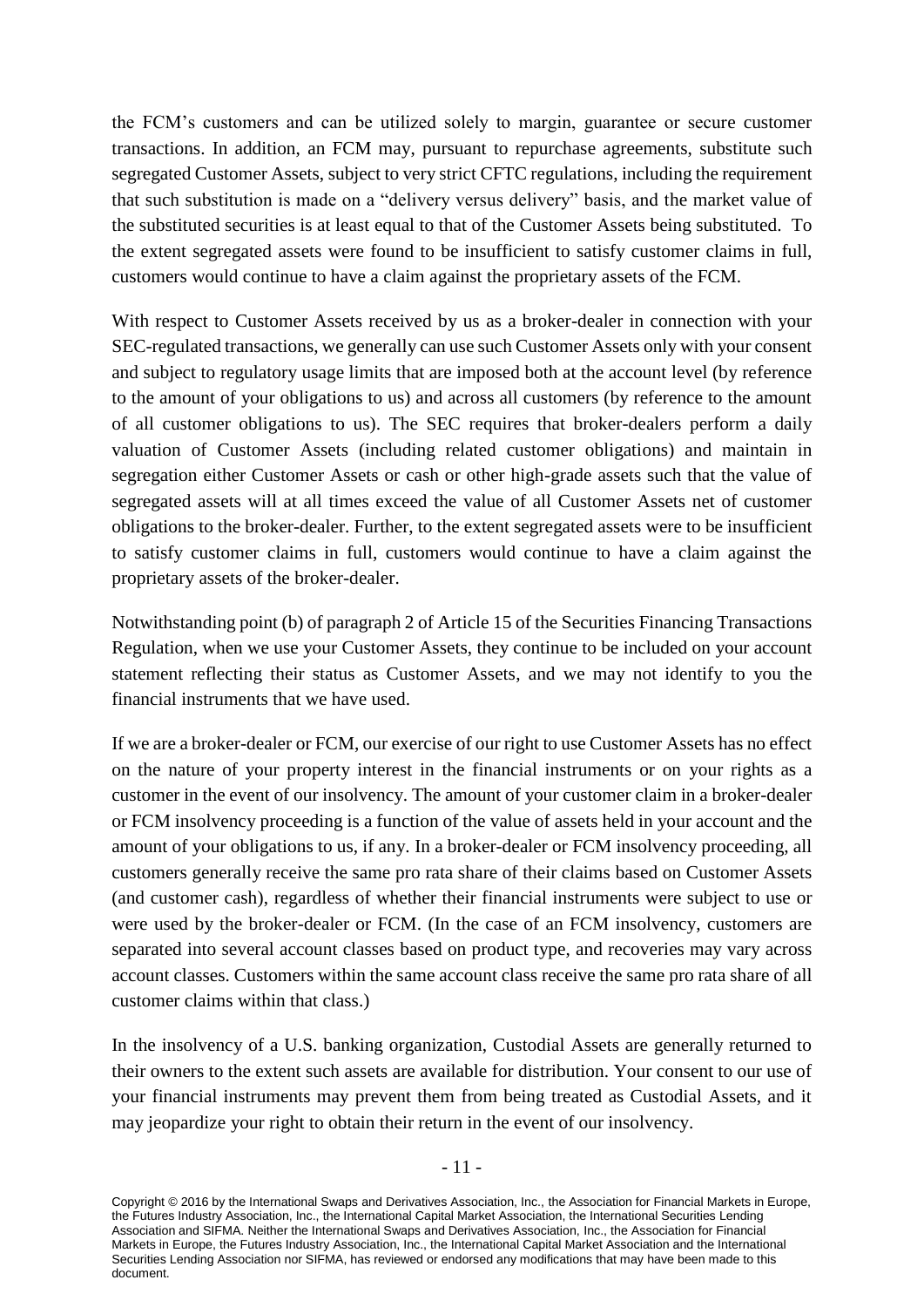Collateral Arrangements with respect to Non-Customer Assets can take a variety of forms with differing legal characterizations and practical consequences. Generally, a title transfer collateral arrangement entitles you only to a creditor claim for the return of your financial instruments. Under a security collateral arrangement, in some cases you may retain a property interest in the financial instruments delivered to us as collateral, but your property right (if any) may be subject to superior rights of our creditors or of a party to which we have transferred the financial instruments. Additionally, in the event of our insolvency, you may lose your property interest if you are unable to identify your property as distinct from our other assets, and our use of your financial instruments may impair your ability to do so.

This Appendix is not intended to provide a complete description of the treatment of Collateral Arrangements under U.S. law or the U.S. customer protection system, and you should not rely on it for that purpose.

If we are a U.S. broker-dealer, U.S. FCM, or U.S. banking organization, Sections 2(a)(i) through (v) of the Information Statement do not apply. Instead, where you provide financial instruments to us under a title transfer collateral arrangement or if we exercise a right of use in relation to any financial instruments that you have provided to us by way of collateral under a security collateral arrangement containing a right of use, we draw your attention to the following Re-use Risks and Consequences:

Risks in Connection with Financial Instruments That Are Customer Assets

If we are a U.S. broker-dealer or FCM and your financial instruments are Customer Assets, then we are permitted to use your financial instruments (i) to post as margin in respect of CFTCregulated products with a clearing organization or other intermediary, and (ii) as otherwise permitted within the limits imposed by U.S. customer protection rules. When we use your Customer Assets, we may not hold them in segregation or trust, depending on the applicable U.S. regulation, but we continue to report them on your account statement reflecting their status as Customer Assets. As a result of our use of your Customer Assets, those assets are subject to the Re-use Risks and Consequences listed in Sections  $2(a)(vi)$  through  $(x)$  of the Information Statement. In addition, if we provide you with clearing services (whether directly as a clearing member or otherwise), Customer Assets are subject to the Re-use Risks and Consequences listed in Section 2(b) of the Information Statement.

Moreover, as a result of our use of those financial instruments (including, in some cases, your ceasing to have a proprietary interest in those financial instruments), or the failure of a third party to deliver to us financial instruments, you may not be entitled to exercise any voting, consent or similar rights attached to the financial instruments, and even if we have agreed to exercise voting, consent or similar rights attached to any equivalent financial instruments in accordance with your instructions or the relevant Collateral Arrangement entitles you to notify us that the equivalent financial instruments to be delivered by us to you should reflect your

Copyright © 2016 by the International Swaps and Derivatives Association, Inc., the Association for Financial Markets in Europe, the Futures Industry Association, Inc., the International Capital Market Association, the International Securities Lending Association and SIFMA. Neither the International Swaps and Derivatives Association, Inc., the Association for Financial Markets in Europe, the Futures Industry Association, Inc., the International Capital Market Association and the International Securities Lending Association nor SIFMA, has reviewed or endorsed any modifications that may have been made to this document.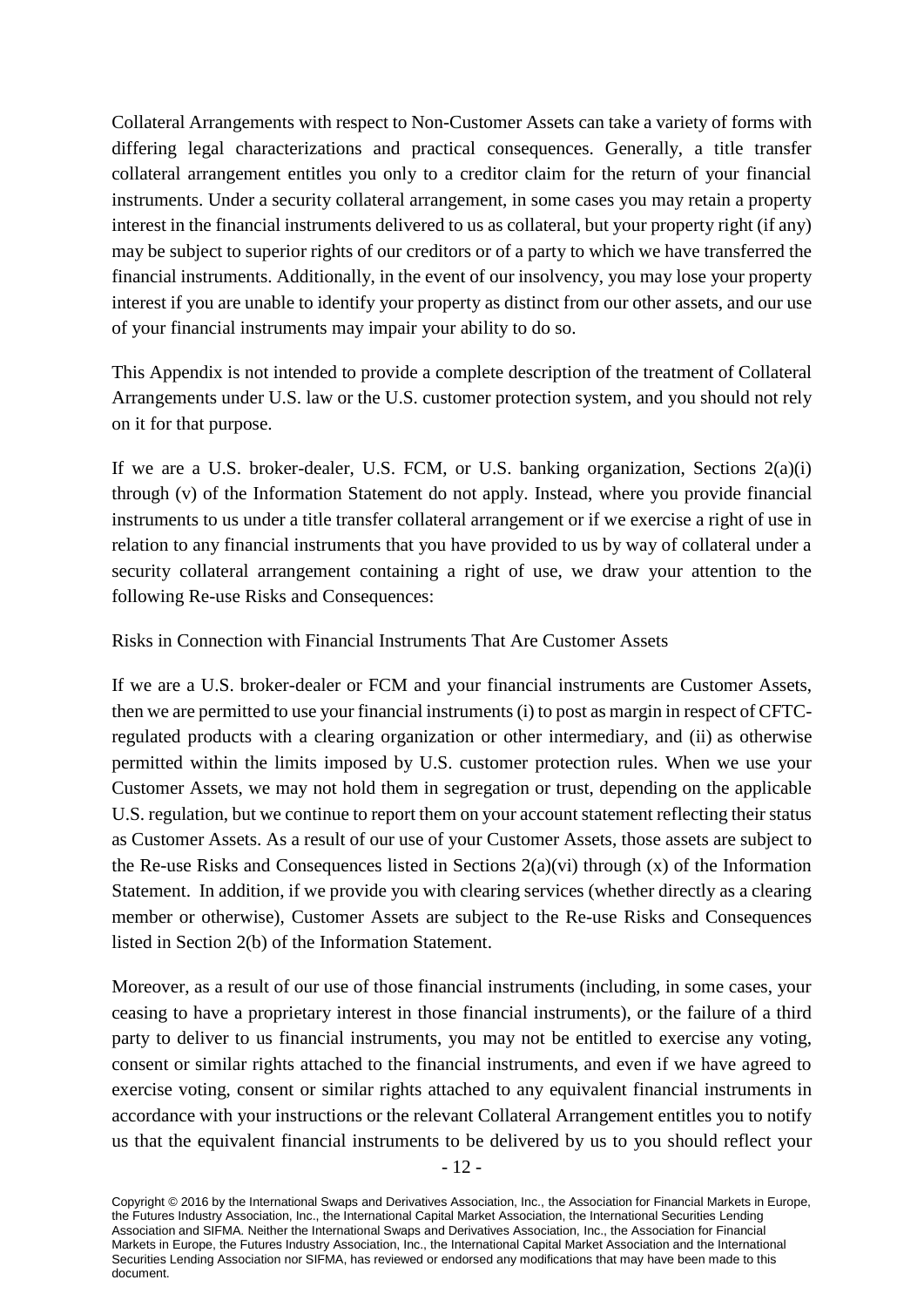instructions with respect to the subject matter of such vote, consent or exercise of rights, in the event that we do not hold and are not able to readily obtain equivalent financial instruments, we may not be able to comply (subject to any other solution that may have been agreed between the parties).

However, our right to use Customer Assets and our actual use of Customer Assets do not present any insolvency-related Re-use Risks and Consequences. This is because, as described above, in the event of our insolvency your claim for Customer Assets would be calculated according to a formula that does not take our use of assets into account.

In the event that a receiver, conservator or other insolvency official exercises its powers under an insolvency regime in relation to us, any rights you may have to take any action against us, such as to terminate our agreement, may be subject to a stay by the relevant authority and a transfer of assets or liabilities may result in your claim on us, or our claim on you, being transferred to different entities. However, this risk exists regardless of whether we have used your financial instruments or you have consented to their use.

Risks in Connection with Financial Instruments That Are Non-Customer Assets

Non-Customer Assets are not protected by the U.S. customer protection rules that apply to Customer Assets. If we are a U.S. broker-dealer or FCM and your financial instruments are Non-Customer Assets, or we are a U.S. banking organization, and you have granted us a right to use your financial instruments, then we will not hold such financial instruments in segregation or trust. Your rights, including any proprietary rights that you may have had, in those financial instruments may be replaced by a contractual claim (which would be unsecured unless otherwise agreed) for the delivery of equivalent financial instruments subject to the terms of the relevant Collateral Arrangement. As a result of our use of your Non-Customer Assets, those assets are subject to the Re-use Risks and Consequences listed in Sections 2(a)(vi) through (x) of the Information Statement.

If we are a U.S. banking organization, as a result of your consent to our use of your financial instruments, those financial instruments may not be held by us in accordance with the rules that apply to Custodial Assets, and, if they had benefited from any protections as Custodial Assets, those protection rights may not apply (for example, the financial instruments will not be segregated from our assets and will not be held subject to a trust).

Moreover, as a result of our use of financial instruments (including, in some cases, your ceasing to have a proprietary interest in those financial instruments), or the failure of a third party to deliver to us financial instruments, you may not be entitled to exercise any voting, consent or similar rights attached to the financial instruments, and even if we have agreed to exercise voting, consent or similar rights attached to any equivalent financial instruments in accordance with your instructions or the relevant Collateral Arrangement entitles you to notify us that the

Copyright © 2016 by the International Swaps and Derivatives Association, Inc., the Association for Financial Markets in Europe, the Futures Industry Association, Inc., the International Capital Market Association, the International Securities Lending Association and SIFMA. Neither the International Swaps and Derivatives Association, Inc., the Association for Financial Markets in Europe, the Futures Industry Association, Inc., the International Capital Market Association and the International Securities Lending Association nor SIFMA, has reviewed or endorsed any modifications that may have been made to this document.